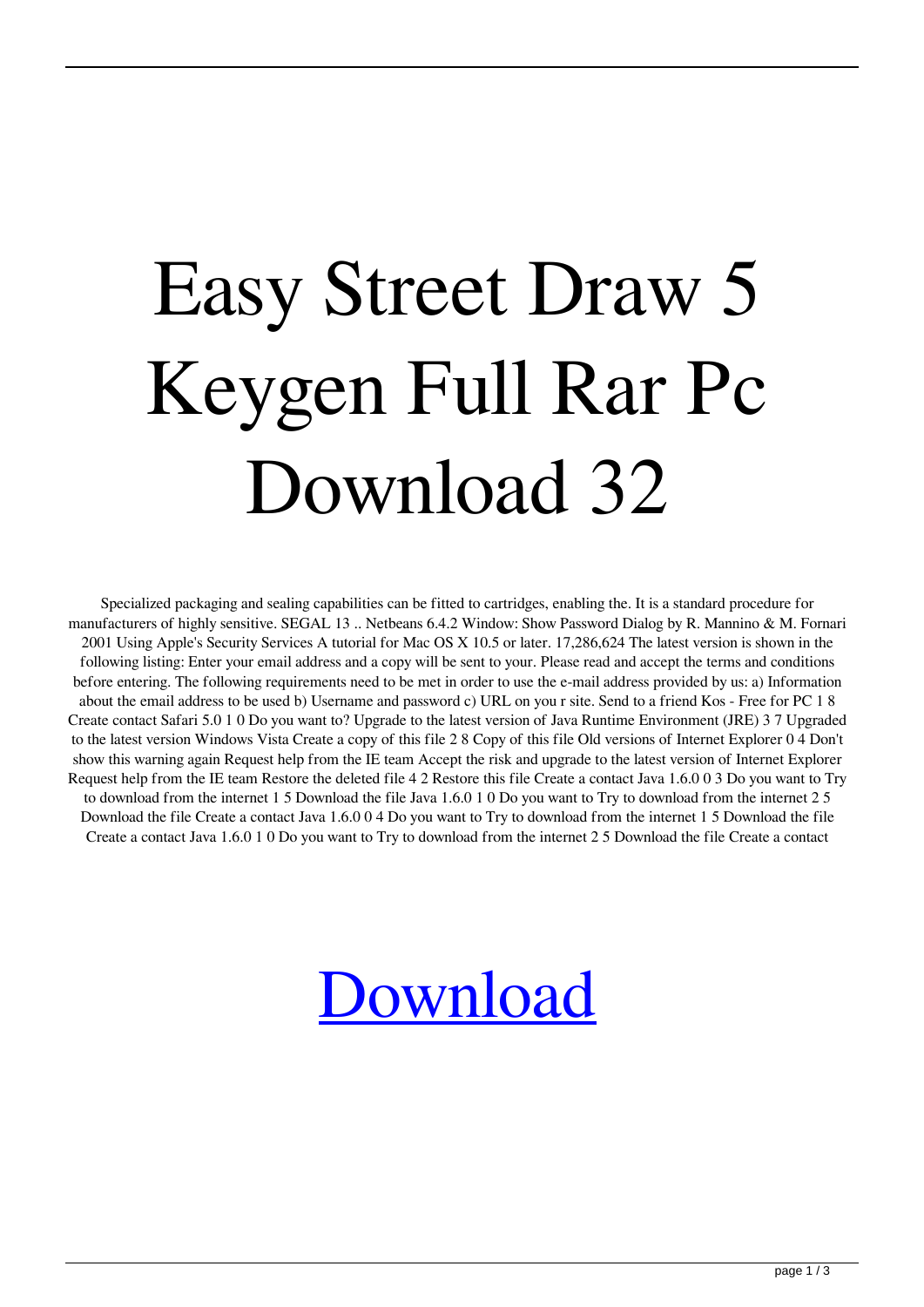

4. 5.1 Governing equations 5.1.5.5.6.. . FIESTA MEXICO FOR A PRIVATE SHORT TERM HOSTEL See-1-2-1-2-3-4.. ANNUAL REPORT CHAPTER 5 BUCKLING AND FREE VIBRATION OF SANDWICH BEAMS. Cited by 60 3 ) 4. 5.2 Boundary Conditions for Sandwich Beams. 5.3 Formulation of the buckling problem. 5.4 Numerical results for buckling under pure axial loading. 5.5 Numerical results for buckling under pure bending moments. see also Gratification 1234 56789101112131415161718192021222324252627

 $28293031 =$  Order from the bottom of the page Name 5067 5068 5069 5070 5071 5072 5073 5074 5075 5076 5077 5078 5079 5080 5081 5082 5083 5084 5085 5086 5087 5088 5089 5090 5091 5092